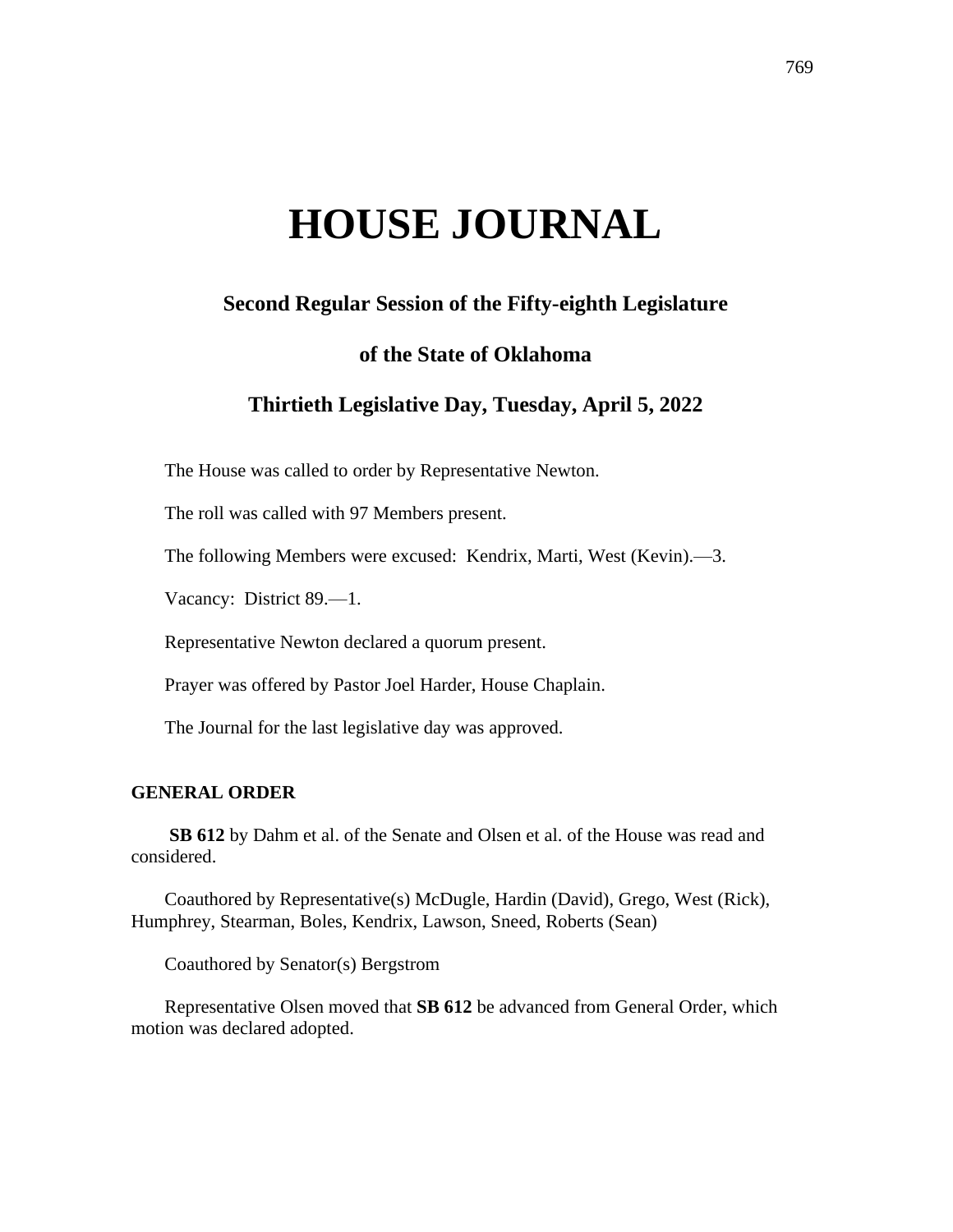#### **THIRD READING**

**SB 612** was read at length for the third time. On passage of the measure, the roll call was as follows:

Aye: Baker, Bashore, Boatman, Boles, Burns, Caldwell (Chad), Conley, Cornwell, Crosswhite Hader, Culver, Davis, Dempsey, Dills, Dobrinski, Echols, Ford, Gann, Grego, Hardin (David), Hardin (Tommy), Hasenbeck, Hilbert, Hill, Humphrey, Johns, Kannady, Kerbs, Lepak, Lowe (Dick), Manger, Martinez, May, McBride, McDugle, McEntire, Miller, Moore, Newton, Nollan, O'Donnell, Olsen, Osburn, Pae, Patzkowsky, Pfeiffer, Randleman, Roberts (Dustin), Roberts (Eric), Roberts (Sean), Roe, Russ, Sims, Smith, Sneed, Stark, Steagall, Stearman, Sterling, Stinson, Strom, Talley, Vancuren, Wallace, West (Josh), West (Rick), West (Tammy), Williams, Wolfley, Worthen, Mr. Speaker.--70.

Nay: Bell, Bennett, Blancett, Bush, Dollens, Goodwin, Munson, Nichols, Provenzano, Ranson, Rosecrants, Virgin, Waldron, Walke.--14.

Excused: Brewer, Caldwell (Trey), Fetgatter, Frix, Fugate, Kendrix, Lawson, Lowe (Jason), Luttrell, Marti, Mize, Phillips, Pittman, Townley, Turner, West (Kevin).--16.

Vacancy: District 89.--1.

The measure passed.

The Presiding Officer signed, in open session, Engrossed **SB 612** and ordered same returned to the Honorable Senate.

#### **RESOLUTION FOR CONSIDERATION**

**HCR 1014** was called up for consideration.

Coauthored by Representative(s) Hardin (David), Grego, West (Rick), Humphrey, Crosswhite Hader, Lawson, Roberts (Sean)

Authored by Senator(s) Jett (principal Senate author)

Upon motion of Representative Olsen, **HCR 1014** was considered and adopted upon roll call as follows:

Aye: Baker, Bashore, Boatman, Boles, Burns, Caldwell (Chad), Conley, Cornwell, Crosswhite Hader, Culver, Davis, Dempsey, Dobrinski, Echols, Ford, Frix, Gann, Grego, Hardin (David), Hardin (Tommy), Hasenbeck, Hilbert, Hill, Humphrey, Johns, Kannady, Kerbs, Lepak, Lowe (Dick), Luttrell, Manger, Martinez, May, McBride, McDugle, McEntire, Miller, Moore, Newton, Nollan, O'Donnell, Olsen, Osburn, Pae, Patzkowsky, Pfeiffer, Randleman, Roberts (Dustin), Roberts (Eric), Roberts (Sean), Roe, Russ, Sims, Smith, Sneed, Stark, Steagall, Stearman, Sterling, Stinson, Talley, Vancuren, Wallace, West (Josh), West (Rick), West (Tammy), Williams, Wolfley, Worthen, Mr. Speaker.--70.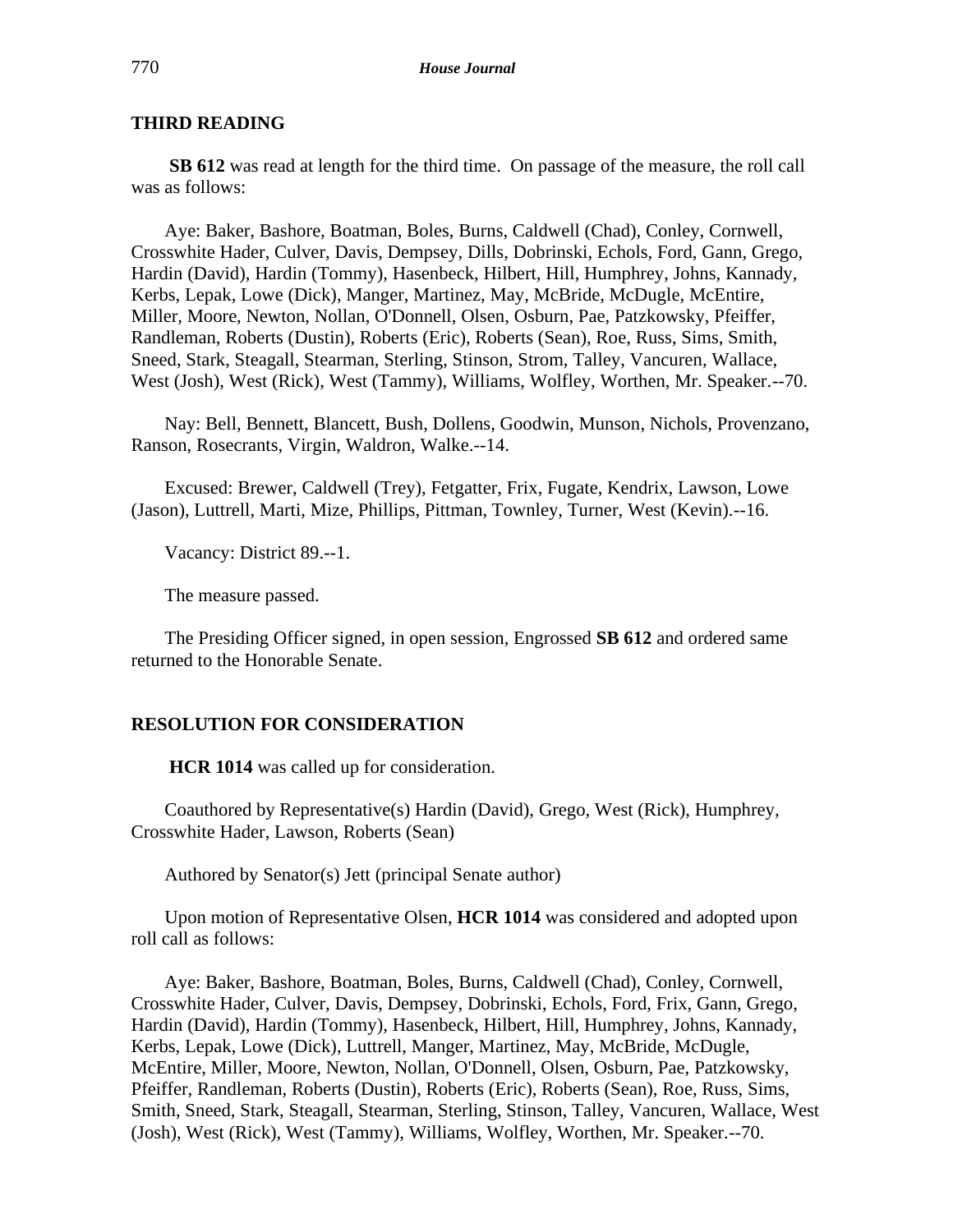Nay: Bell, Bennett, Dollens, Goodwin, Lowe (Jason), Munson, Nichols, Provenzano, Ranson, Rosecrants, Virgin, Waldron, Walke.--13.

Excused: Blancett, Brewer, Bush, Caldwell (Trey), Dills, Fetgatter, Fugate, Kendrix, Lawson, Marti, Mize, Phillips, Pittman, Strom, Townley, Turner, West (Kevin).--17.

Vacancy: District 89.--1.

**HCR 1014** was referred for engrossment.

#### **MESSAGES FROM THE SENATE**

Advising the signing of and transmitting for signature Enrolled **SCR 23**.

The above-numbered enrolled measure was properly signed and ordered returned to the Honorable Senate.

#### **COMMITTEE REPORTS**

The following were reported by the committees named, ordered printed and placed on the Calendar unless otherwise indicated:

DO PASS:

- **SB 217** − Children, Youth and Family Services **SB 537** − Children, Youth and Family Services **SB 942** − Public Safety **SB 1112** − Common Education **SB 1118** − Public Safety, Coauthored by Senator(s) Jett **SB 1119** − Common Education **SB 1173** − County and Municipal Government **SB 1248** − County and Municipal Government **SB 1278** − Government Modernization and Efficiency **SB 1282** − Children, Youth and Family Services **SB 1286** − Children, Youth and Family Services **SB 1307** − Common Education **SB 1357** − Elections and Ethics **SB 1358** − Elections and Ethics **SB 1364** − Elections and Ethics **SB 1370** − Public Safety **SB 1398** − Rules **SB 1414** − Elections and Ethics **SB 1429** − Common Education
- **SB 1430** − Public Safety